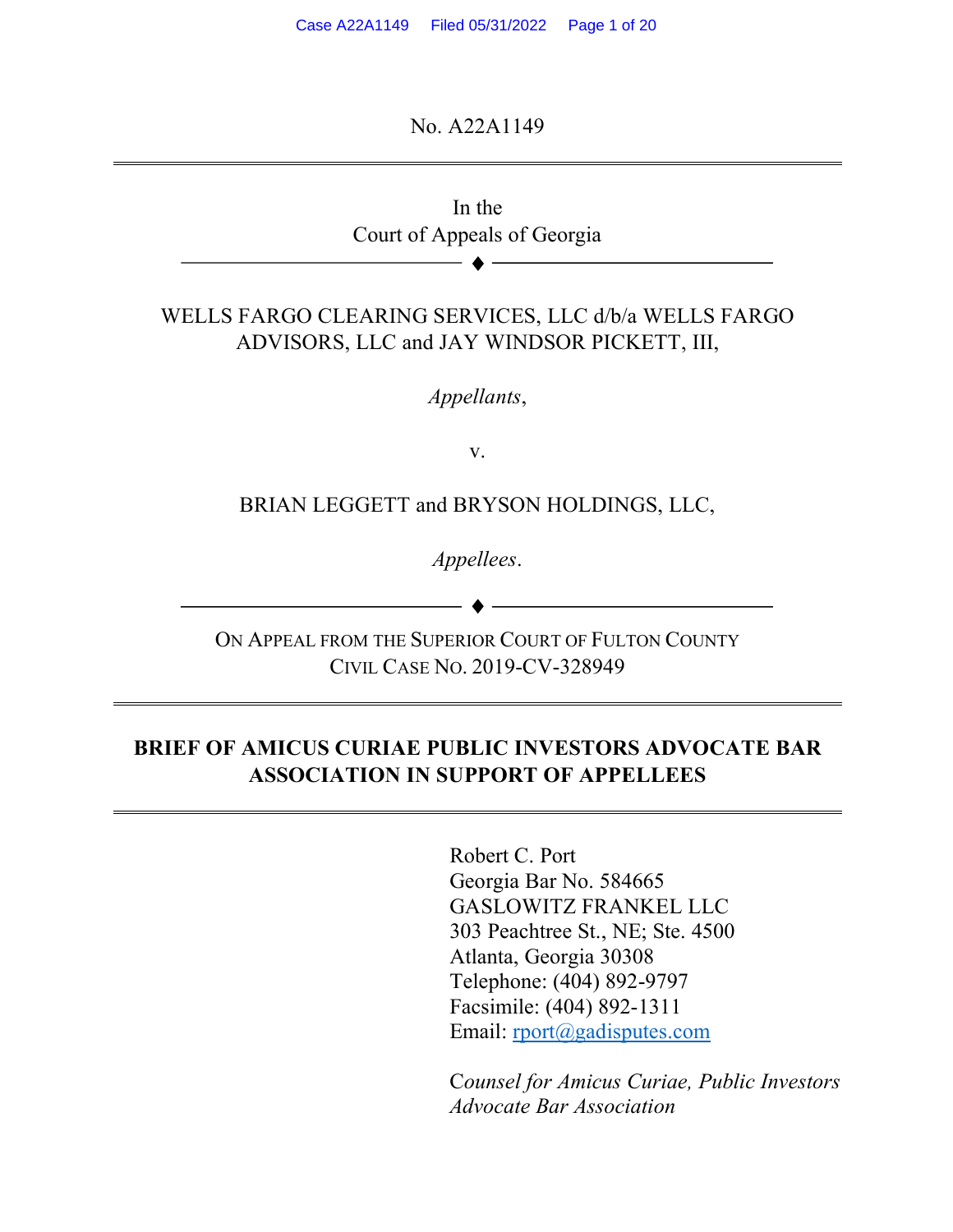Of Counsel:

Melinda Jane Steuer California Bar No. 216105 Law Offices of Melinda Jane Steuer 1107 Second Street; Ste. 230 Sacramento, CA 95814 Telephone: (916) 930-0045 Facsimile: (916) 314-4100 msteuer@californiainvestoradvocate.com

Royal Lea Texas Bar No. 12069680 Bingham & Lea, PC 319 Maverick Street San Antonio, TX 78212 Telephone: (210) 862-2847 royal@binghamandlea.com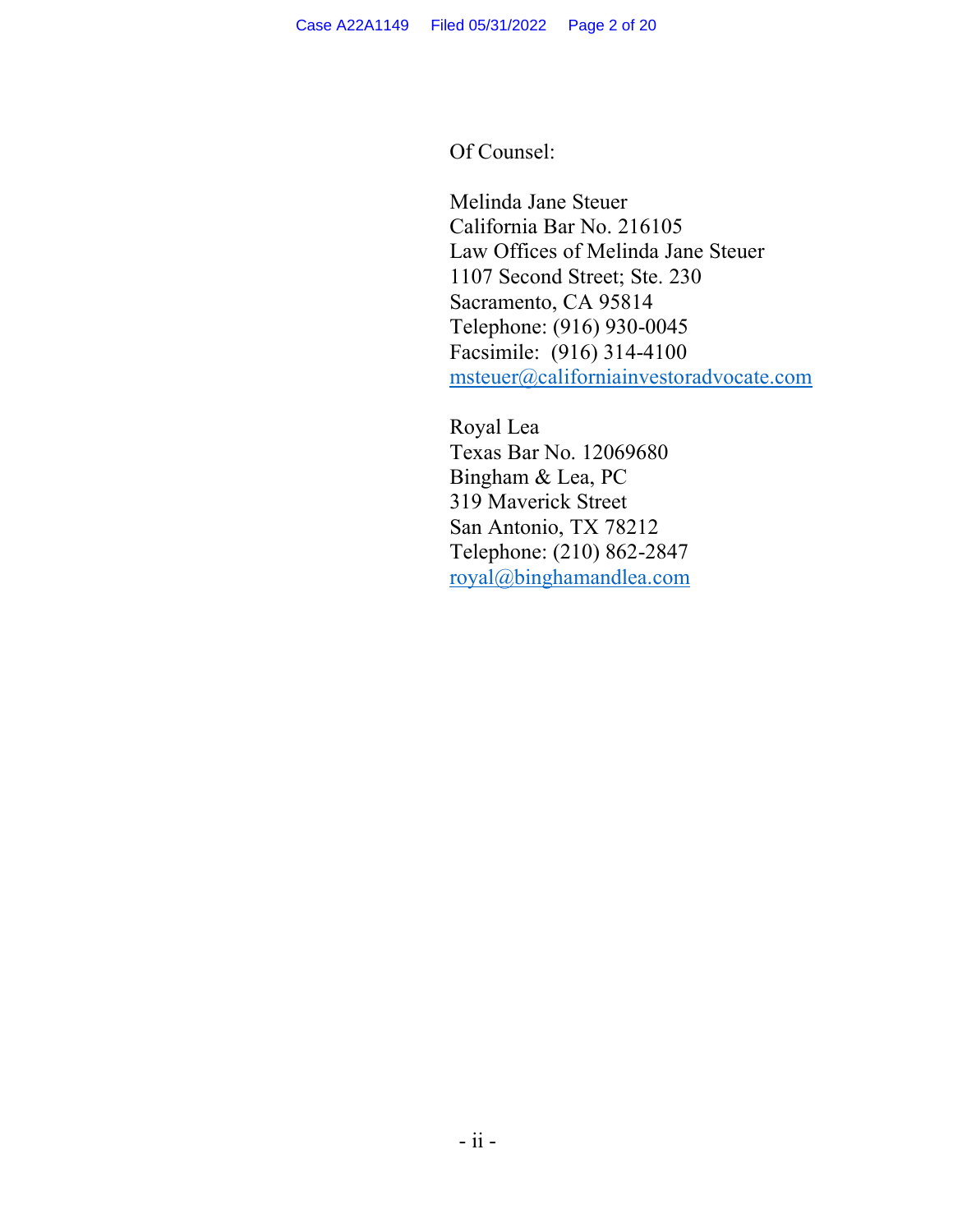# **TABLE OF CONTENTS**

| <b>IDENTITY OF AMICUS CURIAE AND ITS INTERESTS IN THE CASE, 1</b>                                  |  |
|----------------------------------------------------------------------------------------------------|--|
|                                                                                                    |  |
| VACATUR IS WARRANTED BECAUSE THE ARBITRATORS WERE<br>NOT APPOINTED IN ACCORDANCE WITH THE PARTIES' |  |
|                                                                                                    |  |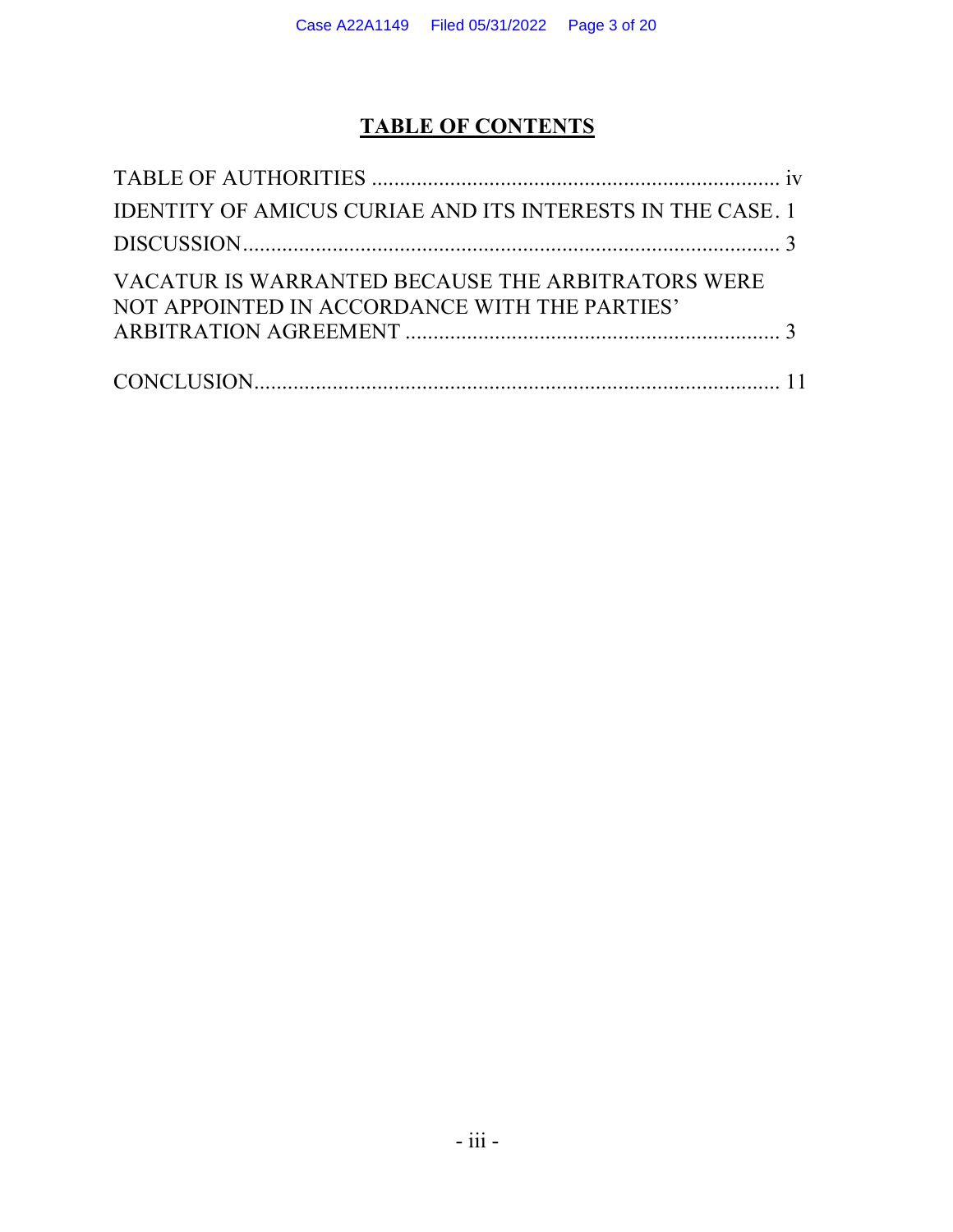# **TABLE OF AUTHORITIES**

# **Statutes**

| $9 U.S.C. § 5            3$ |  |
|-----------------------------|--|
| 3, 11                       |  |

## **Cases**

| <u>Avis Rent A Car System, Inc. v. Garage Employees Union Local 272,</u> |
|--------------------------------------------------------------------------|
|                                                                          |
| Cargill Rice, Inc. v. Empresa Nicarajuense Dealimentos Basicos,          |
|                                                                          |
| Poolre Ins. Corp. v. Organizational Strategies, Inc.,                    |
|                                                                          |
| Soaring Wind Energy, LLC v. Catic USA, Inc.,                             |
|                                                                          |
|                                                                          |
| <b>FINRA Code of Arbitration Procedure</b>                               |
|                                                                          |
| 10, 11                                                                   |
|                                                                          |
|                                                                          |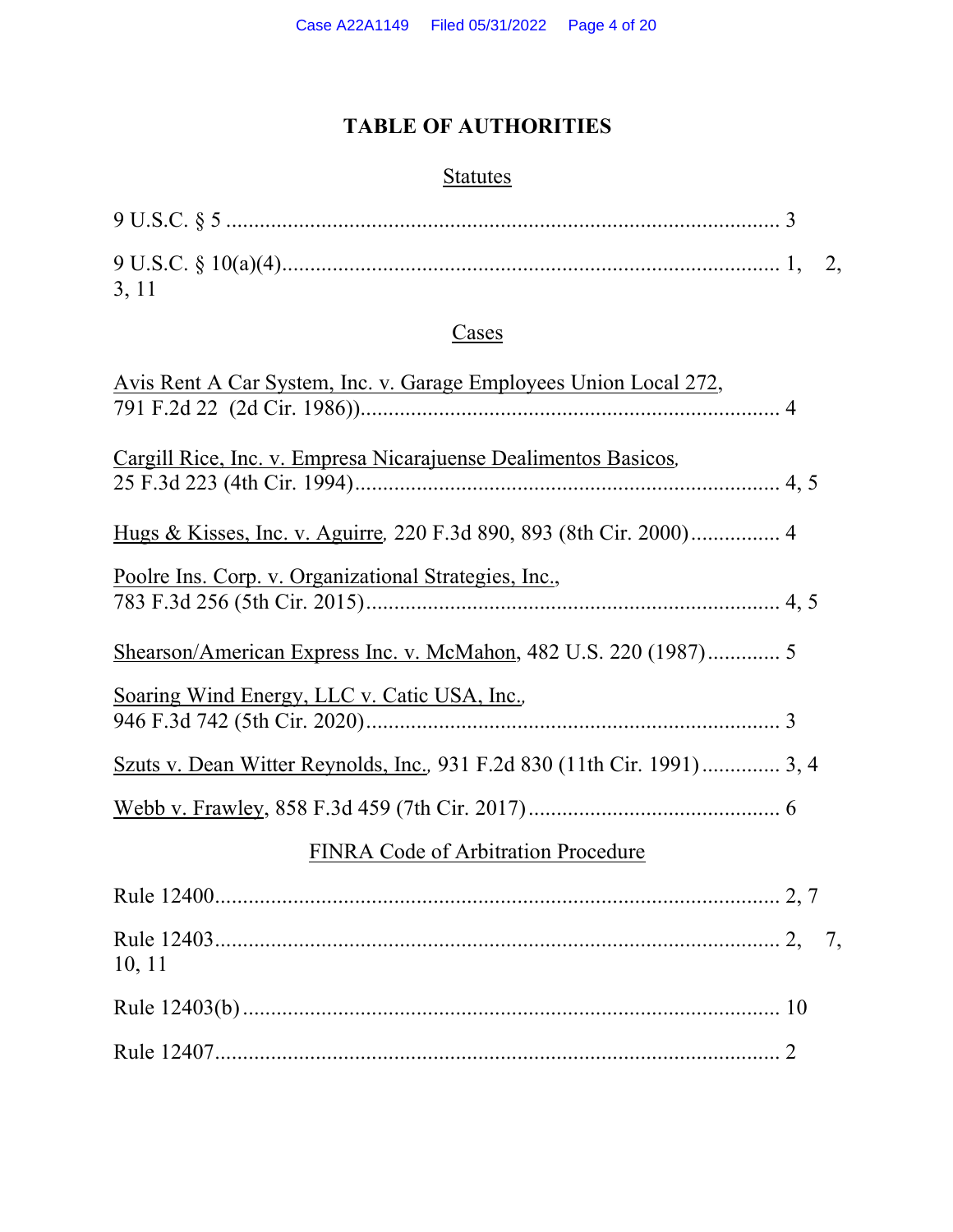# **Other Authorities**

| February 9, 2022 Letter from Senator Elizabeth Warren and                                                                            |    |
|--------------------------------------------------------------------------------------------------------------------------------------|----|
|                                                                                                                                      |    |
| February 21, 2022 FINRA Letter Responding to Senator Elizabeth Warren<br>8,9                                                         | 6, |
| Jill Gross & Barbara Black, When Perception Changes Reality:<br>An Empirical Study of Investors' Views of the Fairness of Securities |    |
| Securities and Exchange Commission Release No. 34-70442.                                                                             |    |
| Thomas H. Oehmke & Joan M. Brovins,                                                                                                  |    |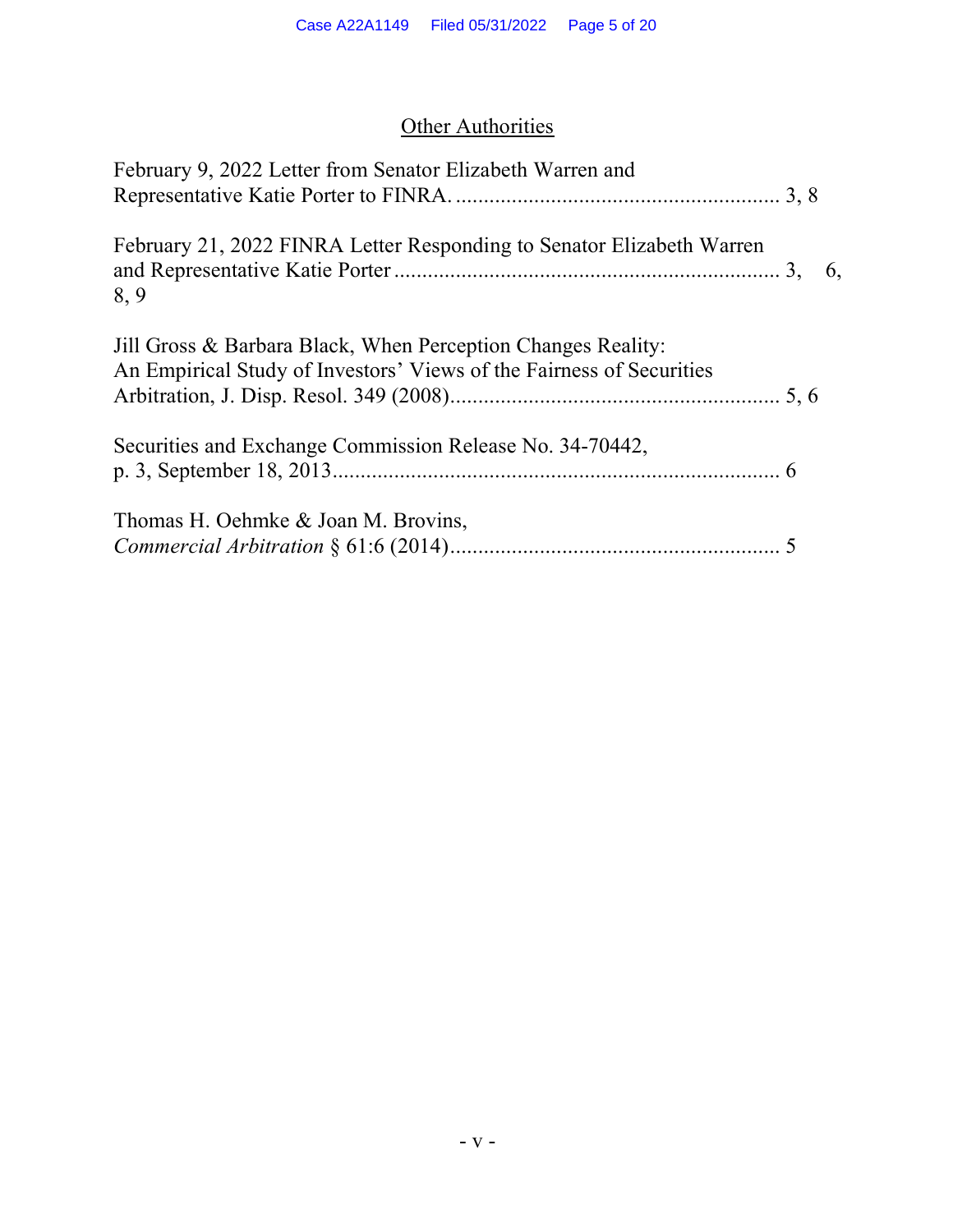#### **IDENTITY OF AMICUS CURIAE AND ITS INTERESTS IN THE CASE**

Pursuant to Rule 26, the Public Investors Advocate Bar Association ("PIABA") submits this Brief as an amicus in support of the Appellees.

PIABA is an international organization of attorneys who advocate on behalf of savers, investors, and retirees in disputes with their financial professionals. PIABA works to protect public investors from abuses in the arbitration process and to create a level playing field for public investors in securities and commodities arbitration. PIABA has appeared as an amicus curiae before the United States Supreme Court, Federal Circuit Courts of Appeal, and state supreme courts throughout the nation in cases involving issues important to public investors.

PIABA supports affirming the trial court's *vacatur* order of the arbitration award in this case with respect to Enumeration of Error 1, concerning whether the panel selection process violated 9 U.S.C.  $\S$  10(a)(4). PIABA asserts that the trial court correctly found that a secret agreement regarding arbitrator selection between counsel for Appellants and the arbitration administrator, the Financial Industry Regulatory Authority<sup>1</sup> ("FINRA"), violated the parties' bargained for rights to a neutral, randomly selected, computer-generated list of arbitrators, and to have an equal opportunity to strike and rank arbitrators, pursuant to the FINRA Code of

<u>.</u>

<sup>&</sup>lt;sup>1</sup> FINRA is a self-regulatory organization that is owned and operated by its members, who are securities broker-dealers.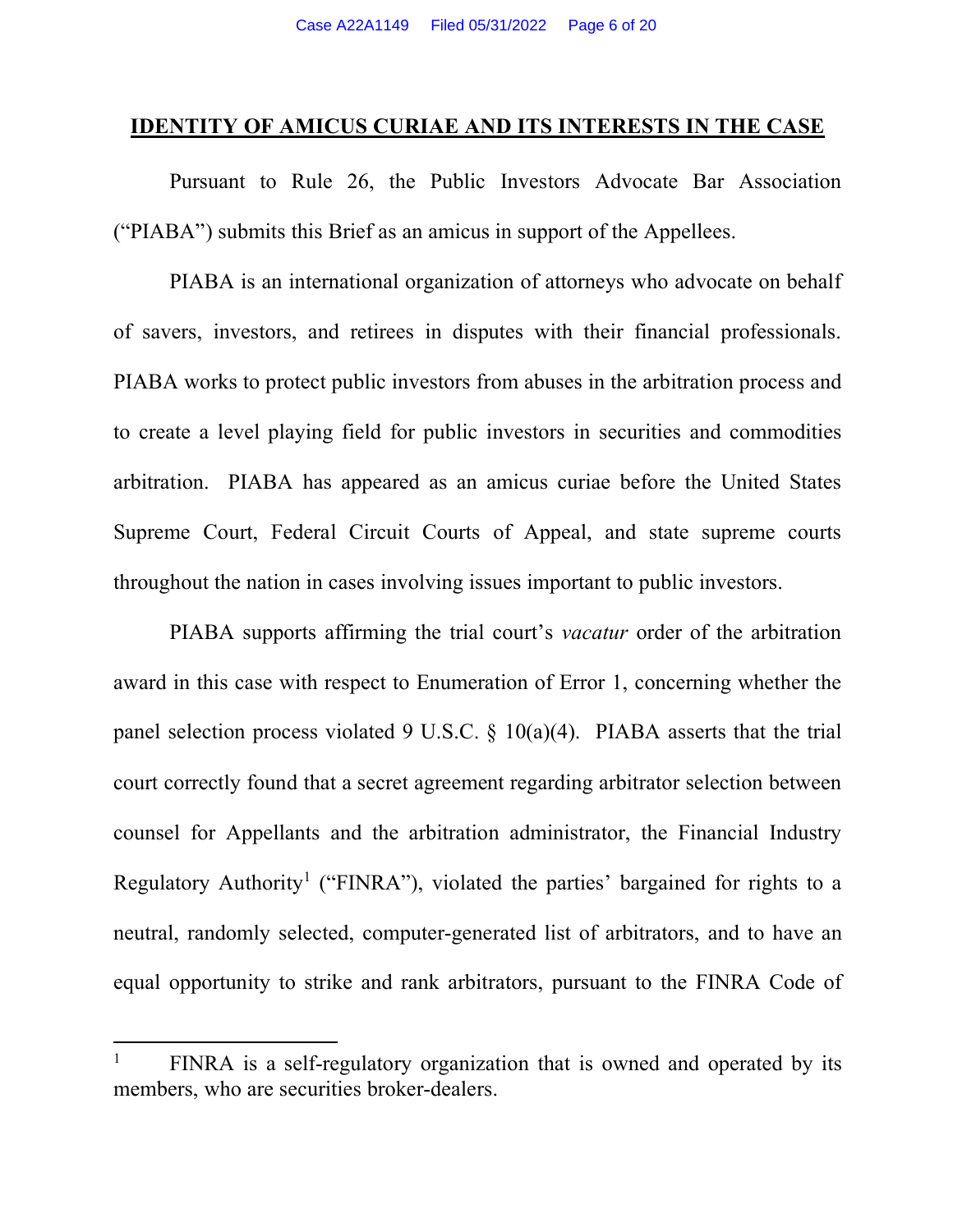Arbitration Procedure (the "Code").<sup>2</sup> Consequently, the arbitration award was properly vacated pursuant to 9 U.S.C.  $\S$  10(a)(4) because the arbitrators were not selected in accordance with the parties' agreement.

Upholding the trial court's order is imperative for protecting the interests of the investing public. Most disputes involving individual investors are heard in FINRA arbitration, the dispute resolution forum that the securities industry universally requires in pre-dispute arbitration agreements to be used by public investors in the event of a dispute between the investor and an industry member. When investors agree to FINRA arbitration, they are bargaining for a fair, equitable, and efficient process, governed by the detailed procedures in the Code, to hear and resolve any disputes that might arise with their financial professionals. Denial of a fair process puts the life savings and retirement savings of working families and the elderly at risk, and subjects them to abuse by unscrupulous financial advisors without any meaningful form of redress. PIABA attorneys are therefore deeply concerned and involved in ensuring fairness and impartiality in the FINRA arbitration process.

 $\overline{a}$ 

<sup>&</sup>lt;sup>2</sup> The relevant sections of the Code governing the process by which arbitrators are appointed in a FINRA arbitration and the procedures on party objections to proposed arbitrators are important in this Court's evaluation of this case. The entire Code is available on the FINRA website at https://www.finra.org/arbitrationmediation/printable-code-arbitration-procedure-12000. The particular Rules at issue in this case are Rules 12400, 12403, and 12407.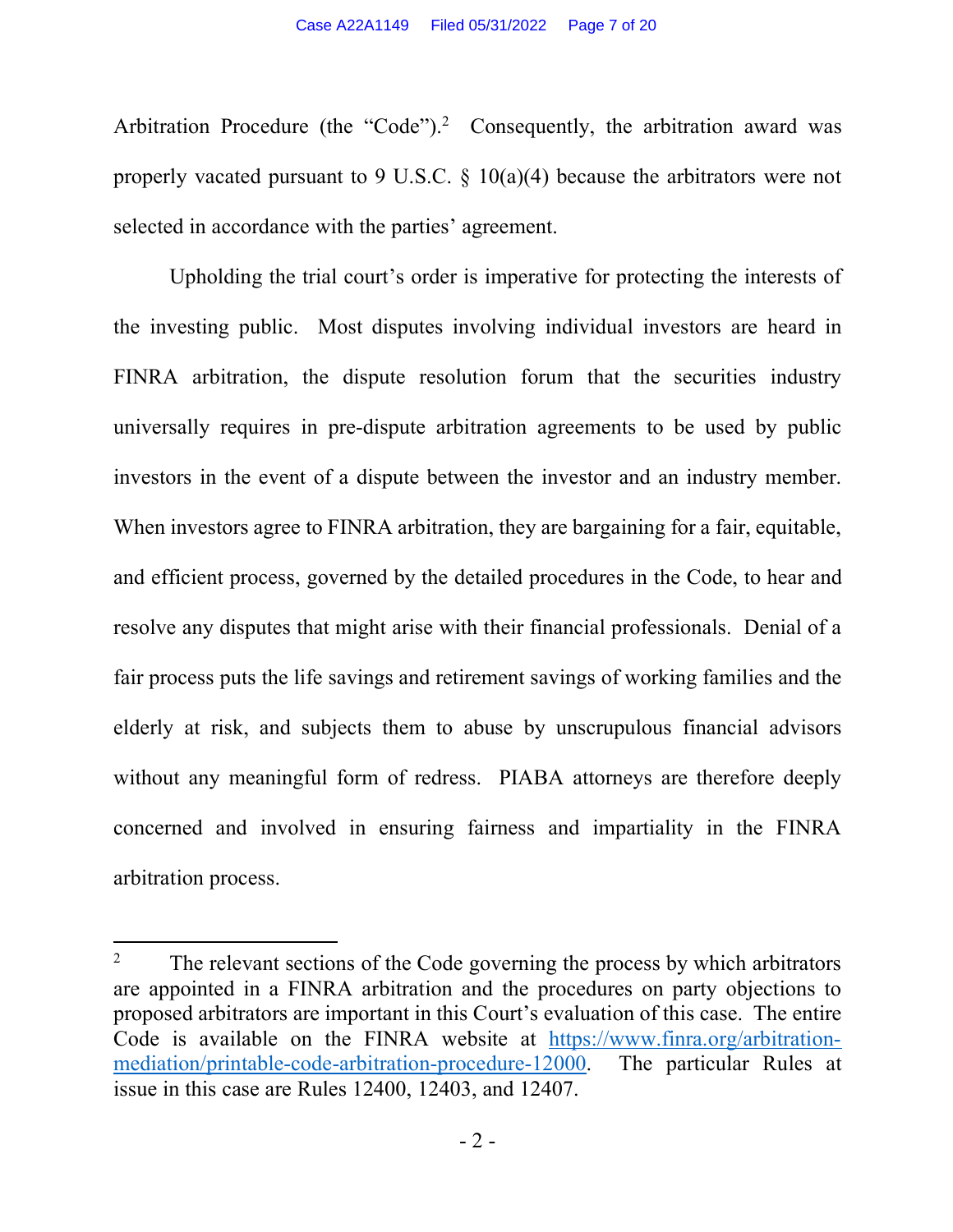Notably, there has been Congressional interest in the issue on which PIABA submits this Brief. On February 9, 2022, Senator Elizabeth Warren and Representative Katie Porter wrote to FINRA regarding the important issues raised by the trial court's order.<sup>3</sup> FINRA responded by letter of February 21, 2022.<sup>4</sup>

#### **DISCUSSION**

### **Vacatur Is Warranted Because the Arbitrators Were Not Appointed in Accordance With the Parties' Arbitration Agreement**

An arbitration award may be vacated under the Federal Arbitration Act ("FAA") in cases where the arbitrators have exceeded their powers. 9 U.S.C.  $\S$ 10(a)(4); Szuts v. Dean Witter Reynolds, Inc., 931 F.2d 830, 831 (11th Cir. 1991). Section 5 of the FAA, 9 U.S.C. § 5, provides that, where a method for appointing arbitrators is set forth in the parties' contract, that process shall be followed. Consequently, courts nationwide have consistently held that arbitration awards made by arbitrators who were not appointed in accordance with the methodology set forth in the parties' arbitration agreement must be vacated because such arbitrators have necessarily exceeded their powers. Soaring Wind Energy, LLC v. Catic USA, Inc.,

**.** 3

4

https://www.warren.senate.gov/imo/media/doc/2022.02.09%20Letter%20to %20FINRA%20on%20Wells%20Fargo%20Scandal%20(1).pdf

https://www.warren.senate.gov/imo/media/doc/FINRA%20Response%20to %20Warren-Porter%20(2.21.22).pdf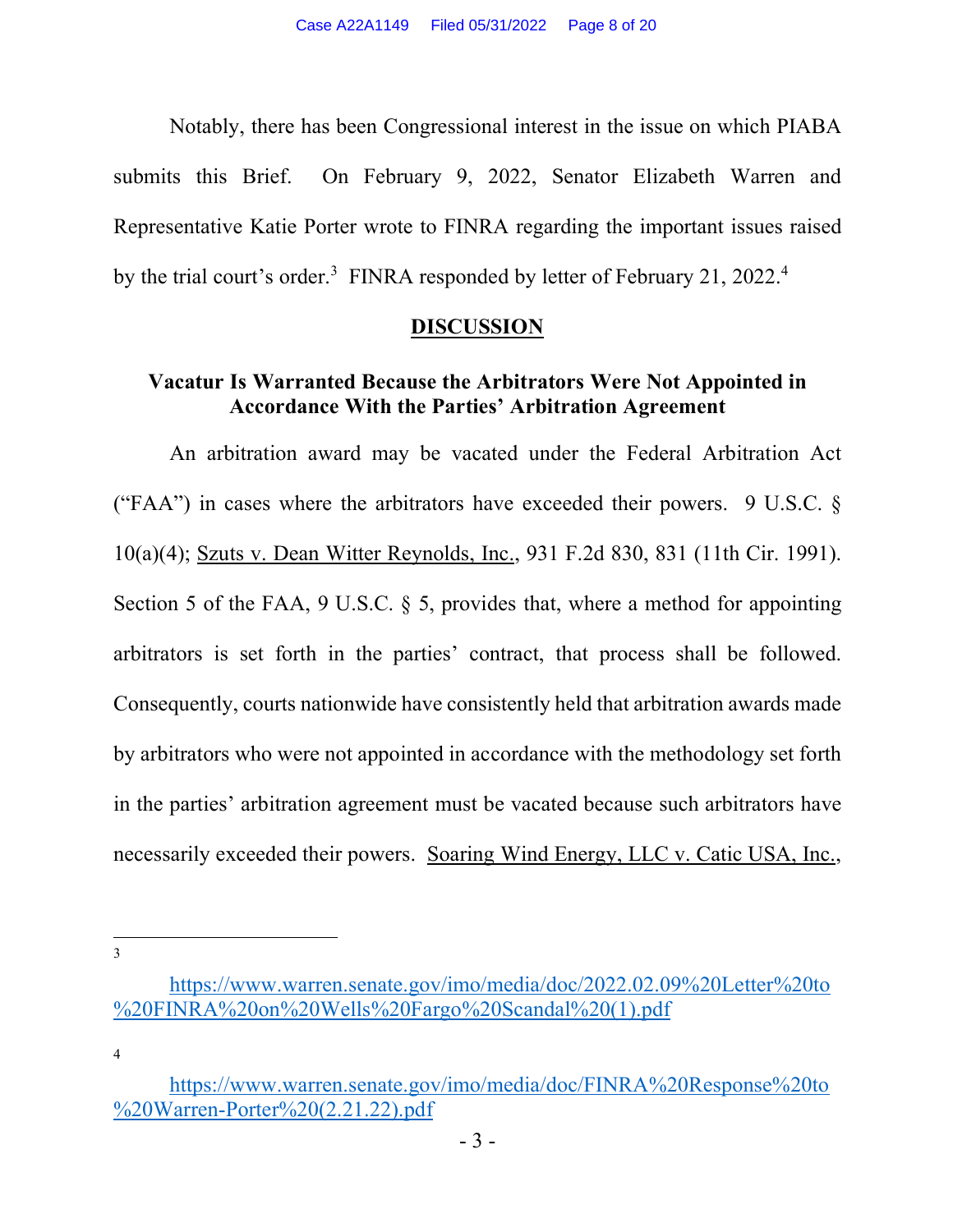946 F.3d 742, 755 (5th Cir. 2020); Poolre Ins. Corp. v. Organizational Strategies, Inc., 783 F.3d 256, 263 (5th Cir. 2015); Hugs & Kisses, Inc. v. Aguirre, 220 F.3d 890, 893 (8th Cir. 2000); Cargill Rice, Inc. v. Empresa Nicarajuense Dealimentos Basicos, 25 F.3d 223, 225-226 (4th Cir. 1994); Szuts, *supra,* 931 F.2d at 831-832; Avis Rent A Car System, Inc. v. Garage Employees Union Local 272, 791 F.2d 22, 25 (2d Cir. 1986)). This is because the arbitration selection process, including the methodology of appointments and the sources of lists of potential panelists, are all material terms of the parties' agreement. Poolre, *supra,* 783 F.3d at 263; Cargill, *supra,* 25 F.3d at 226.

For example, in Szuts, *supra,* the Eleventh Circuit reversed the trial court's confirmation of an arbitration award, finding that "[b]ecause the arbitrators violated the provisions of the arbitration agreement requiring arbitration before at least three arbitrators, they exceeded their authority under the arbitration agreement." Szuts, *supra,* 931 F.2d at 831-832. Thus, an order issued by a panel of only two arbitrators was vacated.

Similarly, in Cargill, *supra,* the Fourth Circuit vacated an arbitration award because the arbitrators were not mutually selected by the parties, as provided for in the arbitration agreement. That court expressly stated, "[a]rbitration awards made by arbitrators not appointed under the method provided in the parties' contract *must be vacated*." Cargill, *supra,* 25 F.3d at 225-226 (emphasis added).

- 4 -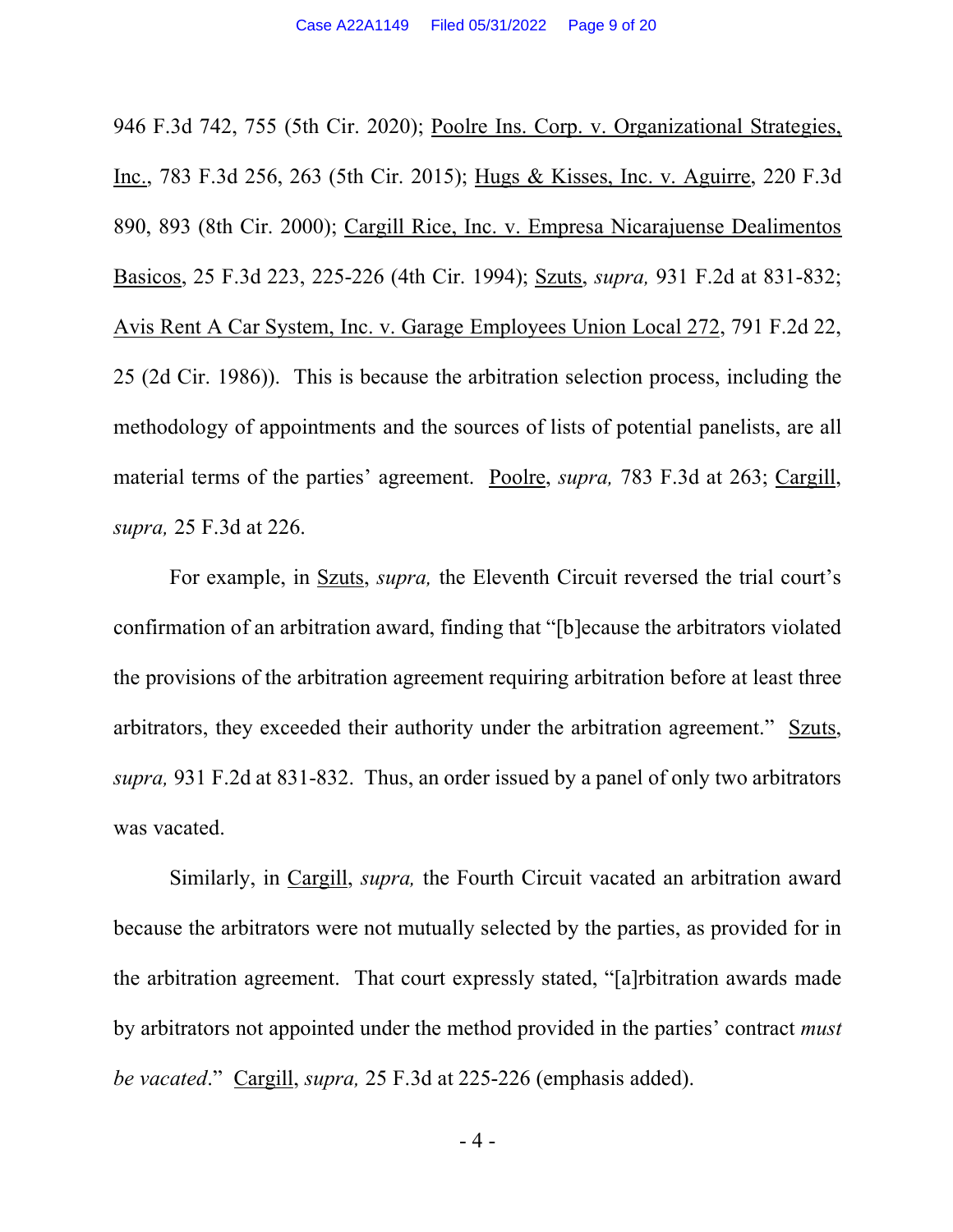The Fifth Circuit reached the same conclusion in affirming the trial court's decision to vacate an arbitration award because the arbitrator had not been appointed by the Anguilla B.W.I. Director of Insurance, as specified in the parties' agreement. Poolre, *supra,* 783 F.3d at 263-264, citing 3 Thomas H. Oehmke & Joan M. Brovins, *Commercial Arbitration* § 61:6 (2014) for the proposition that "The arbitral selection process is a material contract term, including methodology of appointment, source of the list of potential panelists, ... and more."

The award in this case was properly vacated because the arbitrators here were not selected in accordance with FINRA's rules and its neutral list selection process, the methodology provided for in the parties' agreement.

Since the Supreme Court's 1987 decision in Shearson/American Express Inc. v. McMahon, 482 U.S. 220 (1987), the overwhelming majority of disputes between individual investors and securities firms and advisors have been resolved by compulsory arbitration.<sup>5</sup> It is nearly impossible for an ordinary public investor to open or maintain an account at a brokerage firm without agreeing to arbitrate

<u>.</u>

<sup>5</sup> See Jill Gross & Barbara Black, *When Perception Changes Reality: An Empirical Study of Investors' Views of the Fairness of Securities Arbitration*, J. Disp. Resol. 349, 350-51 (2008) ("arbitration in forums sponsored by the securities industry has been the primary mechanism for the resolution of disputes …").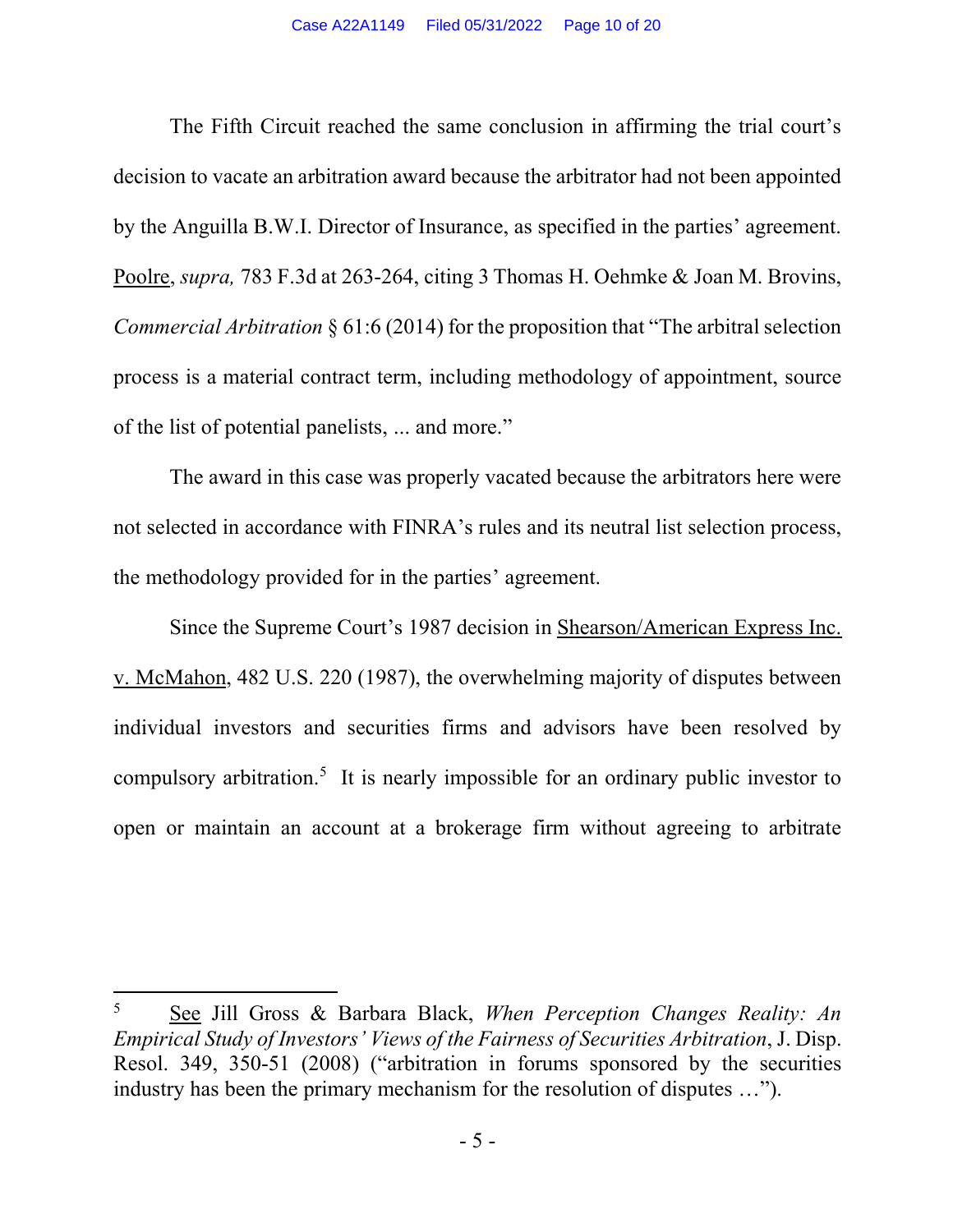disputes with the brokerage firm and its professionals.<sup>6</sup> The vast majority of those arbitrations are administered by FINRA.

Congress and the SEC have entrusted much of the regulation of the securities industry to FINRA. Webb v. Frawley, 858 F.3d 459, 460 (7th Cir. 2017) ("FINRA is … authorized by Congress to protect America's investors …"). With FINRA arbitration all but eliminating court as the forum in which an individual investor can assert rights against investment industry firms and professionals, the process of FINRA arbitration must remain fair—both in actual practice and public perception. Arbitrator selection is at the heart of the FINRA assuring a fair and impartial arbitration process because of the enormous power afforded to arbitrators to resolve disputes. 7

**.** 

<sup>&</sup>lt;sup>6</sup> See, letter from Robert W. Cook, President and Chief Executive Officer, FINRA, dated February 21, 2022, to Sen. Elizabeth Warren and Rep. Katie Porter, at p. 1 ("broker-dealers and investment advisers often require their customers to enter into agreements to arbitrate disputes…"); see also Gross & Black, *supra*, J. Disp. Resol. at 352, n.14 ("[t]o open an account with virtually any broker-dealer, investors must sign an agreement that contains a clause requiring … arbitration").

 $7 \text{1}$  Investors often doubt the fairness of securities arbitration. In their 2008 study, Professors Gross and Black found that "63% of customers did not believe that, overall, the process [of securities arbitration] was fair." Gross & Black, *supra*, J. Disp. Resol. at 350-51. FINRA itself recognizes the importance of the public perception of fairness in FINRA arbitration of investor disputes. FINRA proposed current FINRA Rule 12403 regarding arbitrator selection partly in response to concerns about "a perception that FINRA Dispute Resolution's forum was not fair to customers." Securities and Exchange Commission Release No. 34-70442, p. 3, September 18, 2013.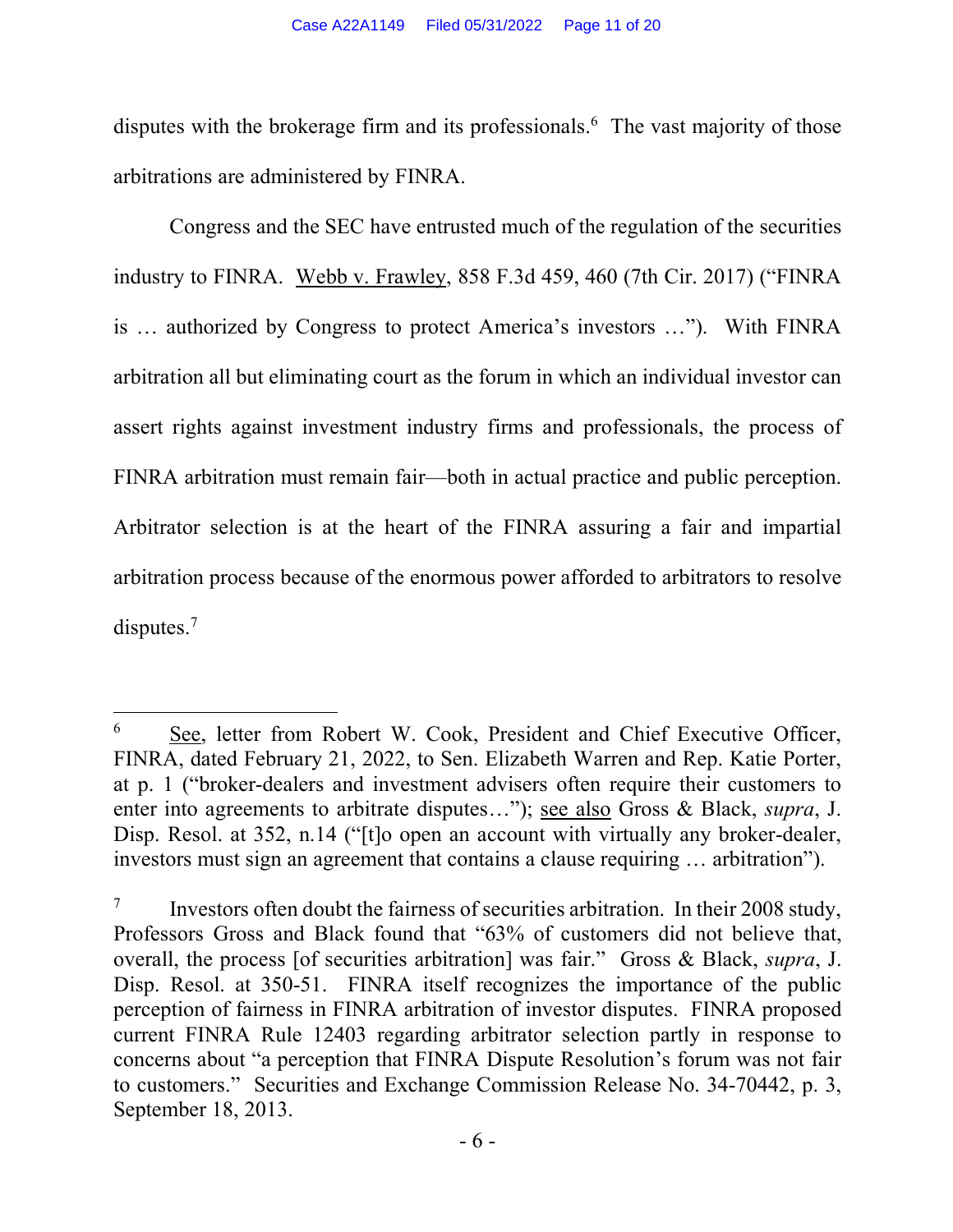Here, the parties agreed that "all disputes or controversies" between them "shall be determined by arbitration conducted before, and only before, an arbitration panel set up by either [sic] the Financial Industry Regulatory Authority ("FINRA") in accordance with its arbitration procedures." (V2-104, ¶ 5). Those arbitration procedures are set forth in the Code, and Rule 12400 of the Code provides that FINRA's computer system shall generate, on a random basis, lists of arbitrators from FINRA's rosters for the selected hearing location for each proceeding. The parties will then select their panel through a process of striking and ranking the arbitrators who appear on those lists. (Rules 12400, 12403).

Despite the Code provisions setting forth exactly how arbitrator candidates will be identified and presented to the litigants, FINRA failed to abide by those Code provisions in two meaningful regards.

First, the trial court found that the foregoing process was not followed in this case insofar as counsel for Appellants disclosed, soon after FINRA provided the parties with its list of proposed arbitrators, that he had a verbal agreement with FINRA that at least three arbitrators he did not like would not "have the opportunity to serve on any one of my cases." (V2-156-57). The trial court found that this agreement had not been previously disclosed to the Appellees or their counsel. (V5- 1233). It only came to light because one of those arbitrators accidentally appeared on the neutral computer-generated list. (Id. at 1254).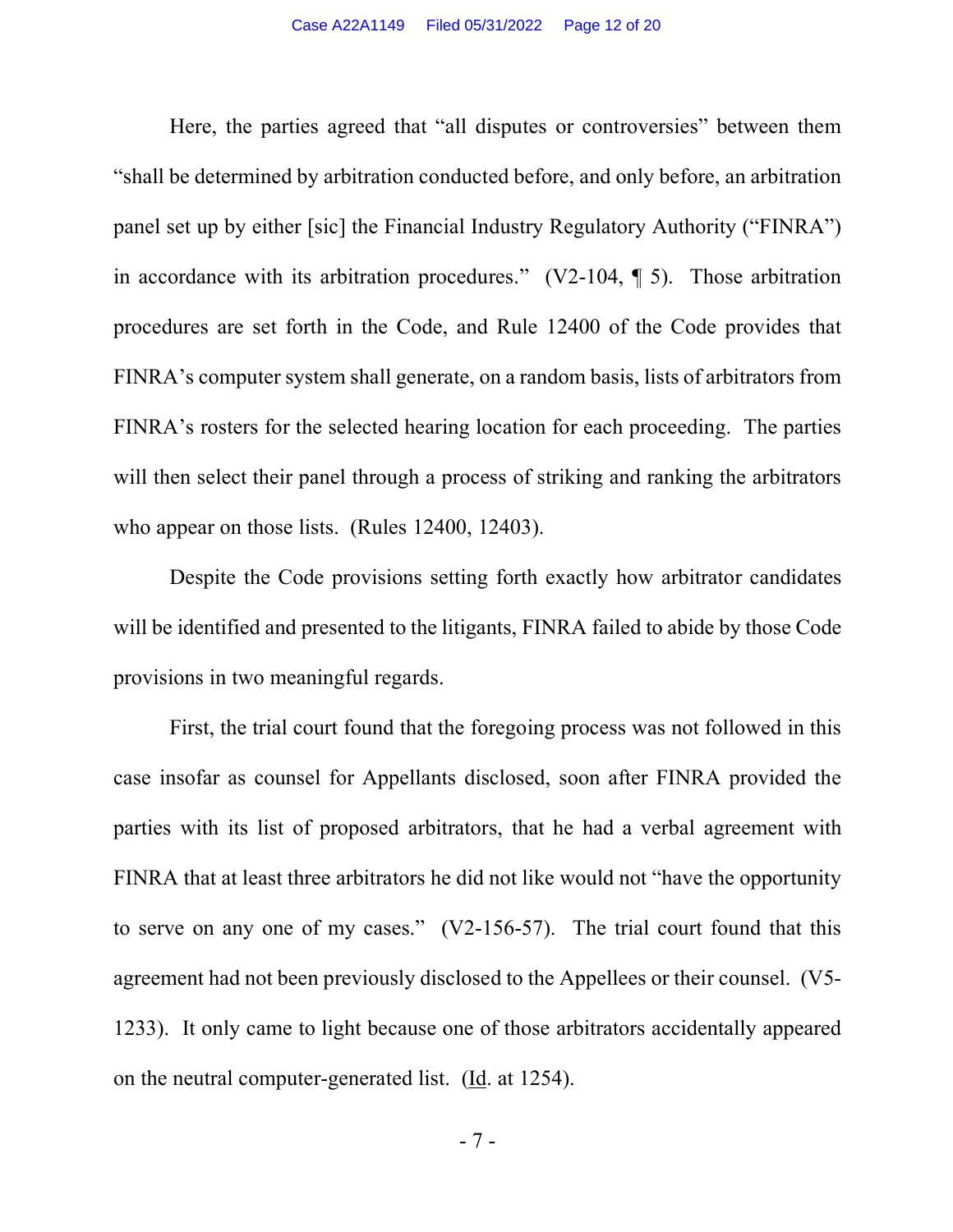The second manner in which FINRA's selection of arbitrator candidates ran afoul of its Code provisions was revealed by way of its February 21, 2022 letter to Senator Warren and Representative Porter, in which FINRA indicated that its staff has virtually unfettered discretion to remove arbitrators from the computergenerated lists for perceived bias without notifying the parties.<sup>8</sup> While FINRA's stated purpose of allowing staff to review the computer-generated neutral list for conflicts that would not be identified by the computer program itself is a noble one, *nothing* in the Code provides for FINRA to so act. Nor would participants in FINRA's arbitration program have any reason to understand or know that FINRA would so act. Nor would FINRA's participants have any understanding of what standards FINRA uses to gauge conflicts sufficient to warrant the removal and replacement of arbitrator candidates before the list is distributed to the parties.

**.** 

<sup>8</sup> FINRA also acknowledged, in its letter to Senator Warren and Representative Porter, that it removed an additional two arbitrators from the computer-generated lists in the Leggett case, solely because they happened to hold deposit accounts with Wells Fargo Bank. (FINRA Ltr. to Warren and Porter, p. 6). This previously undisclosed arbitrator "cleansing" process has the effect of potentially excluding dozens, if not hundreds, of neutral and qualified arbitrators in cases involving large financial institutions such as Appellant Wells Fargo because most people do their banking and obtain their mortgage loans and credit cards through just a few financial institutions. There is no reason to believe that an arbitrator is necessarily going to be biased for or against a broker-dealer solely because they have a bank account, home mortgage, or credit card with an affiliated entity. In that regard, PIABA respectfully submits that it should be up to the parties and their counsel, and not FINRA, to decide if having a bank account or home mortgage with an affiliated entity is grounds for disqualifying an arbitrator.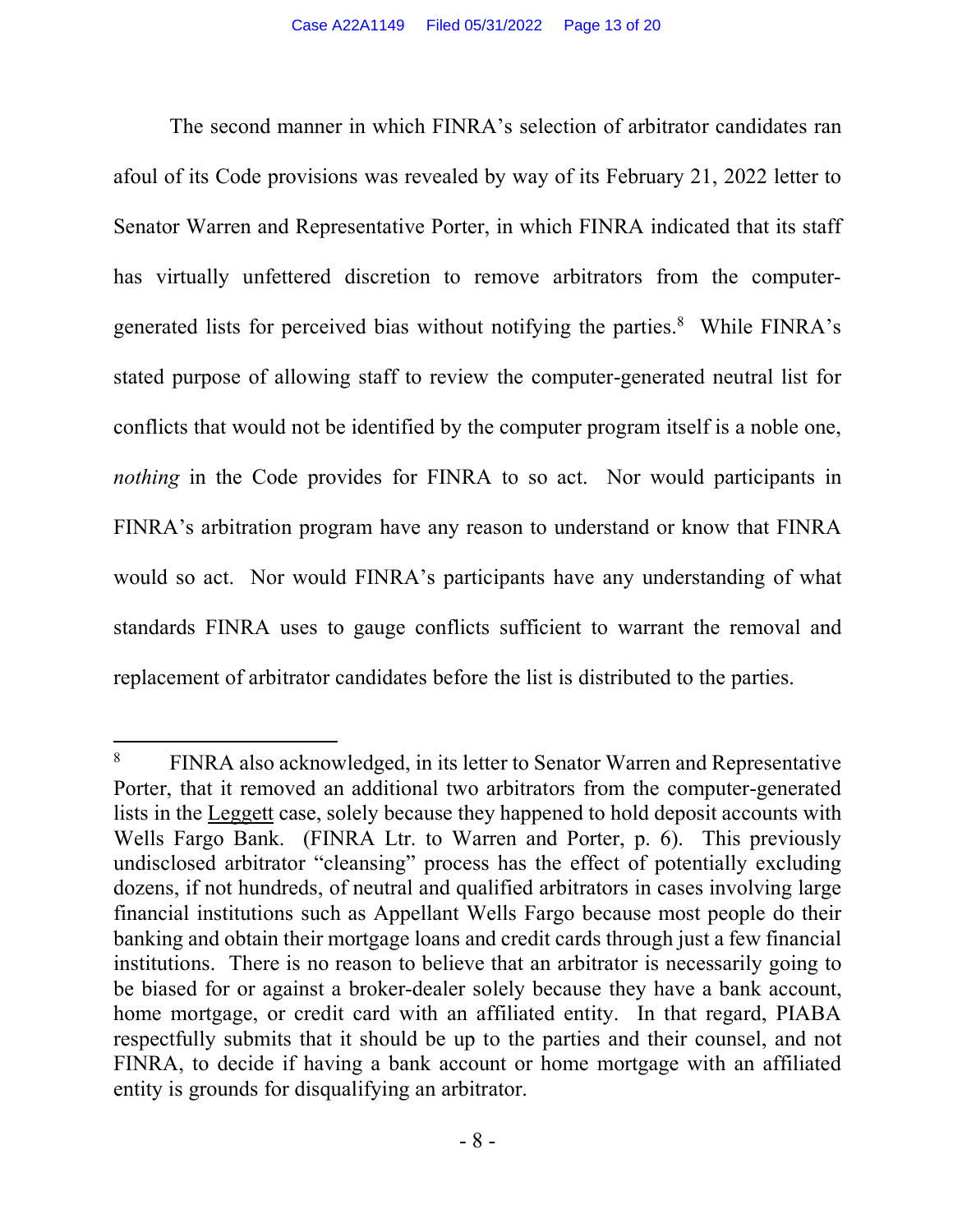Rather, FINRA states that its staff can remove an arbitrator for "other reasons affecting the arbitrator's ability to serve."9 That standard is so broad that it could encompass virtually anything, including the removal of the three arbitrators who had previously ruled against Appellants from cases involving Appellants' counsel. Indeed, the wide discretion which FINRA gives to its case administrators and other staff members to surreptitiously remove arbitrators from the computer-generated lists is precisely what allowed for the verbal agreement with Appellants' counsel that is at issue in this case.

The parties agreed to arbitration in accordance with the Code. This was done with the reasonable expectation that FINRA would follow its own rules as set forth in the Code. But FINRA failed to follow its rules in this case because: (a) as the trial court found, FINRA agreed to always remove three arbitrators of Appellants' counsel's choosing from the computer-generated lists; and (b) it actually removed one of those three arbitrators from the computer-generated lists. There is no rule in the Code which authorized FINRA to enter into an agreement with any counsel to always remove arbitrators who had previously ruled against him, or to remove one of those arbitrators in this case. Consequently, Appellees did not receive what they bargained for when they agreed to arbitrate their dispute in accordance with the Code.

**.** 

<sup>9</sup> FINRA Ltr. to Warren and Porter, p. 3.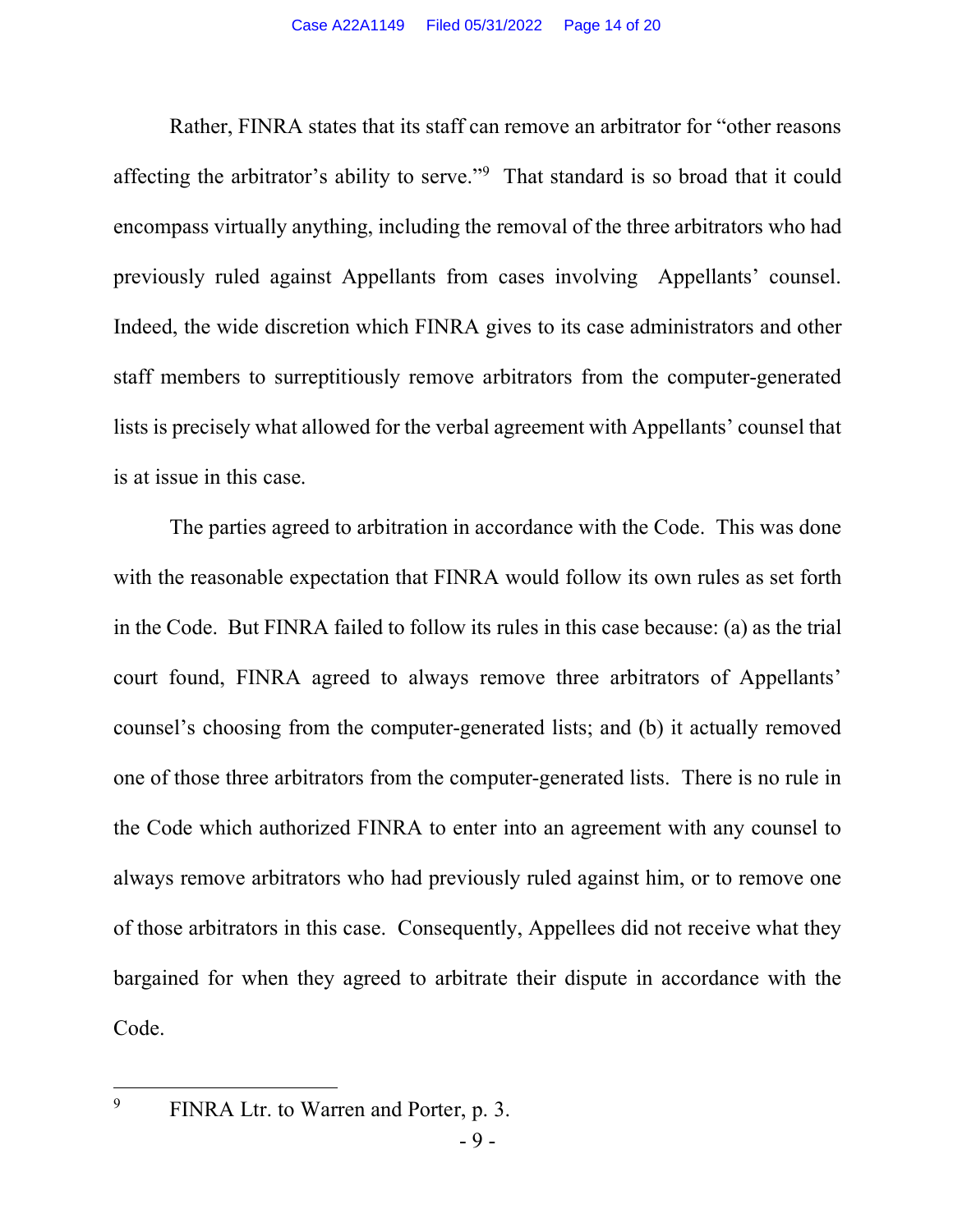There should be no question that, as a matter of fundamental fairness, the procedural rights of each of the parties in a FINRA arbitration conducted under the Code must be equal. If the selection process in a FINRA arbitration is conducted with one side's lawyer having the private assurance before the parties receive the lists under Rule 12403(b) that arbitrators who have ruled against that lawyer in the past cannot serve on the panel in a current case, the procedural rights of the parties in the arbitration are not equal. What is presented as a forum in which the parties have a fair opportunity to have their dispute adjudicated by an impartial arbitration panel has been improperly skewed.

Nothing in the Code provides or implies that a FINRA member firm or its counsel can insist upon assurance that certain arbitrators will never be candidates for selection in arbitrations involving that firm's counsel. Nonetheless, in this case, Appellant Wells Fargo, by selecting this particular counsel, had that very assurance. That is a plain violation of FINRA Rule 12403.

It is indisputable that an attorney could not be allowed to have a secret agreement with the clerk of court, and unknown to opposing parties, that certain judges would not be assigned to his or her case. Can a trial lawyer have standing assurance from the clerk of court that the lawyer's cases will not be assigned to any judge who has ruled against the lawyer in an earlier case? Can a medical malpractice lawyer regularly representing plaintiffs have assurance that people who work in the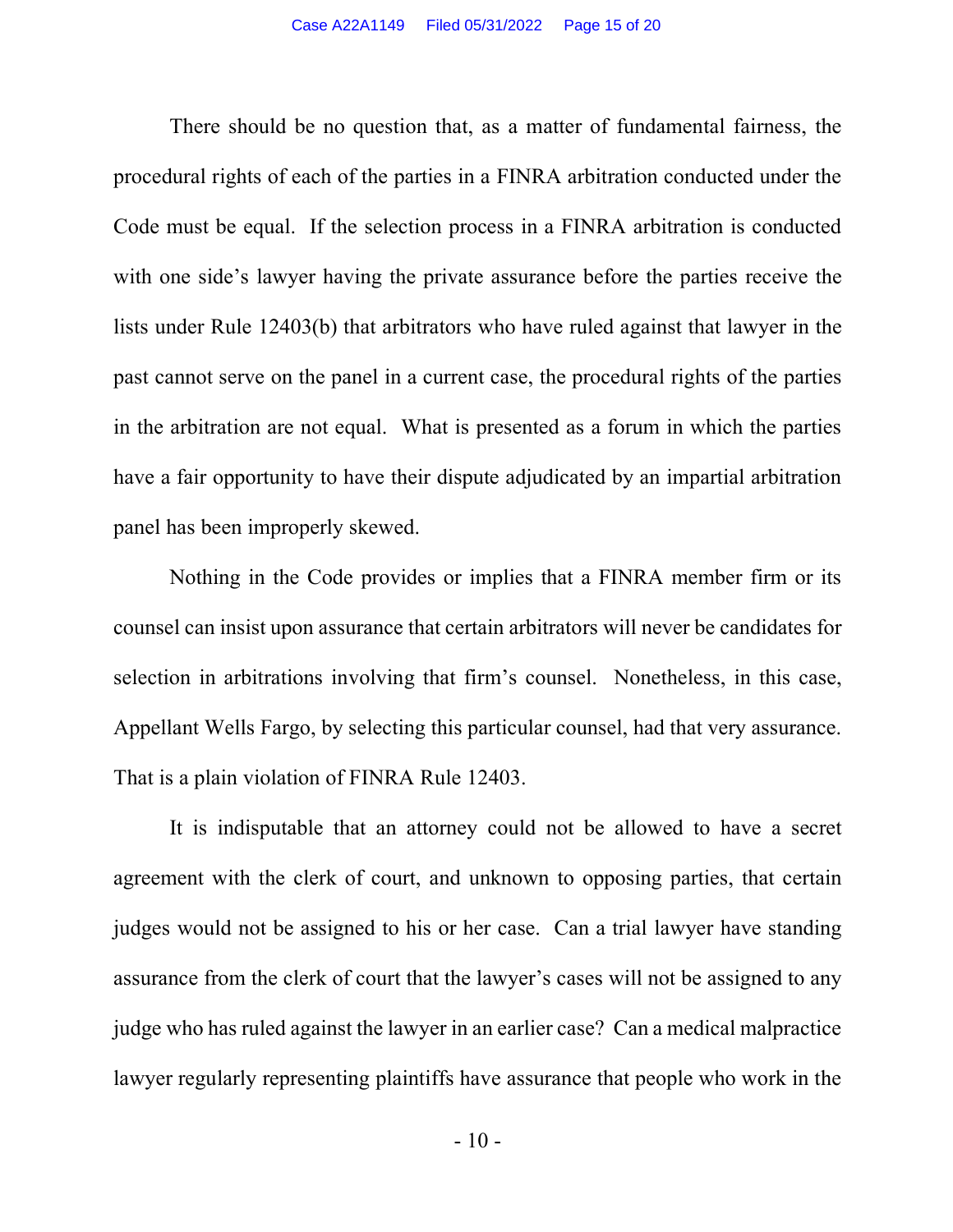insurance industry will never be placed in the jury venire for cases to be tried by that lawyer? The answer to these questions is "no." The same logic must apply in arbitrator selection in FINRA arbitration.

The arbitrators in this case were not appointed in accordance with FINRA Rule 12403, which is uniformly applicable to all FINRA arbitrations involving customer disputes. Appellants had an inappropriate advantage entering into the arbitrator selection process, knowing that three arbitrators who had previously given a favorable award to a customer would never be appointed as arbitrators in this case.

#### **CONCLUSION**

The process for the appointment of arbitrators was contrary to the FINRA Code of Arbitration Procedure, which the parties agreed would govern. As a result, the arbitrators exceeded their powers and the arbitration award was properly vacated under 9 U.S.C.  $\S$  10(a)(4). PIABA, as amicus, respectfully asks this Court to affirm the trial court's order.

#### (REMAINDER OF PAGE LEFT INTENTIONALLY BLANK)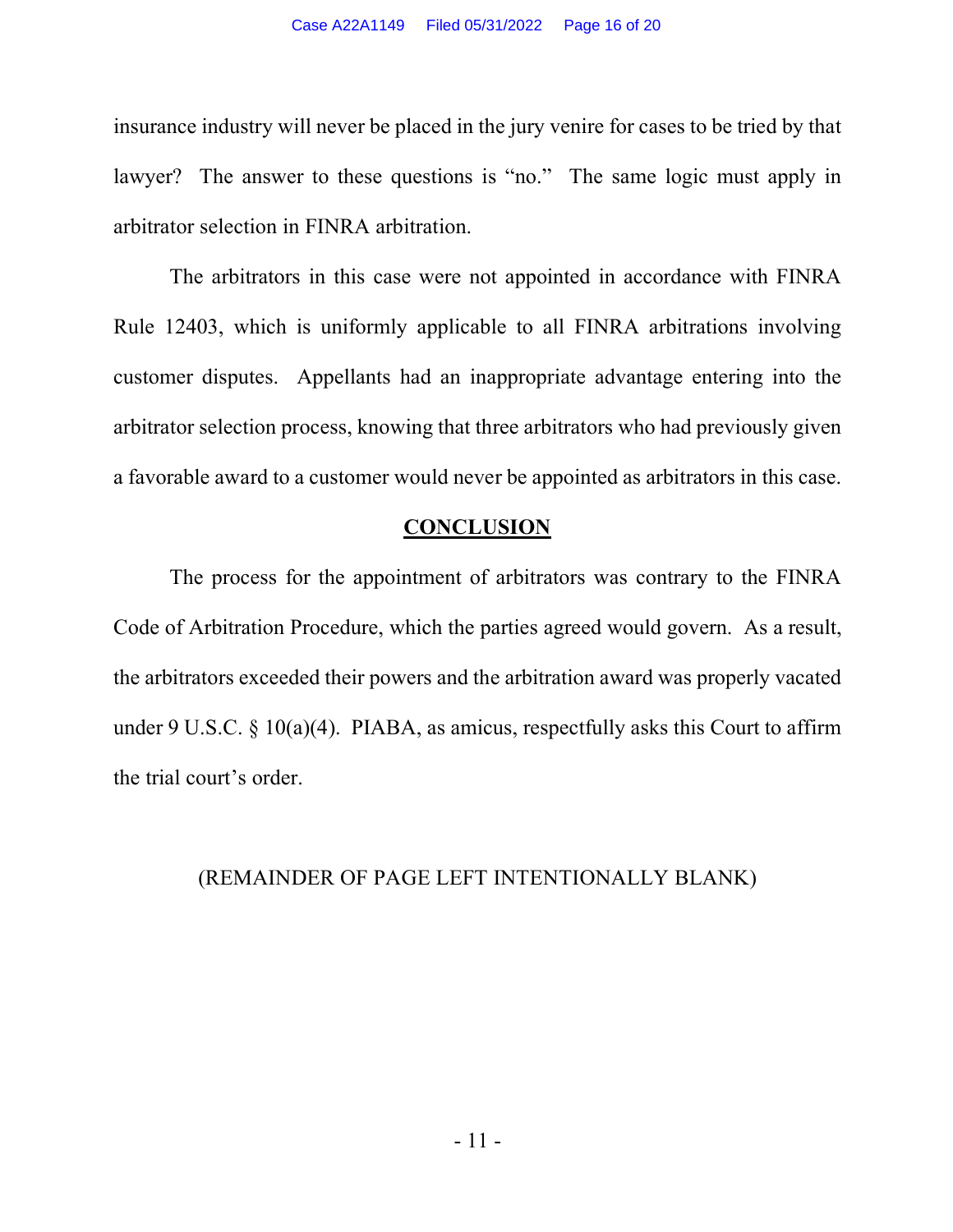Respectfully submitted, this the 31st day of May, 2022.

/s/ Robert C. Port Robert C. Port Georgia Bar No. 585664

GASLOWITZ FRANKEL LLC 303 Peachtree St., NE; Ste. 4500 Atlanta, Georgia 30308 Telephone: (404) 892-9797 Facsimile: (404) 892-1311 Email: rport@gadisputes.com

C*ounsel for Amicus Curiae, Public Investors Advocate Bar Association*

Of Counsel:

Melinda Jane Steuer California Bar No. 216105 Law Offices of Melinda Jane Steuer 1107 Second Street; Ste. 230 Sacramento, CA 95814 Telephone: (916) 930-0045 Facsimile: (916) 314-4100 msteuer@californiainvestoradvocate.com

Royal Lea Texas Bar No. 12069680 Bingham & Lea, PC 319 Maverick Street San Antonio, TX 78212 Telephone: (210) 862-2847 royal@binghamandlea.com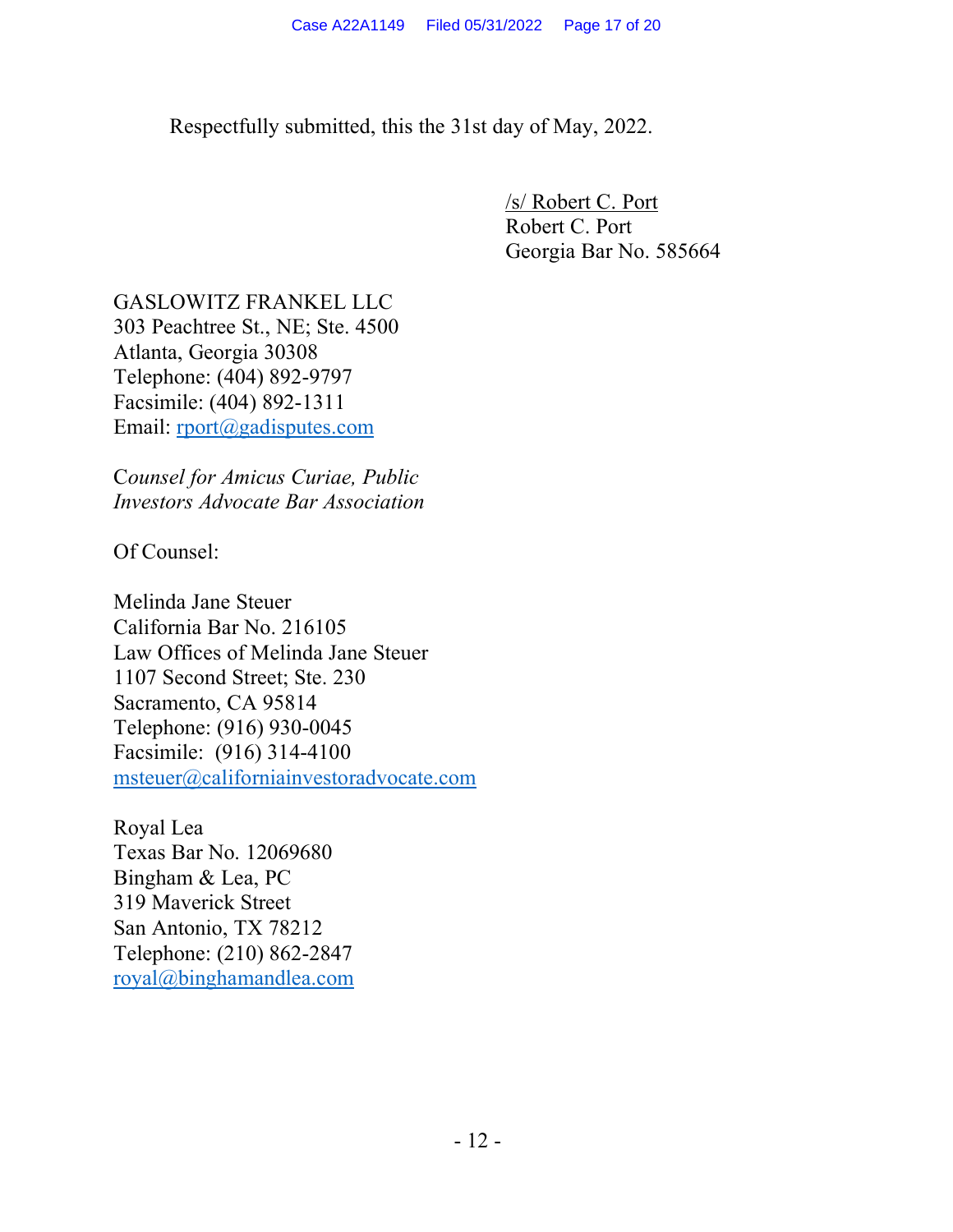### **CERTIFICATIONS**

(a) I, the undersigned attorney of record in the above-styled case, certify that the Brief filed herein complies with Rule 2.

(b) I, the undersigned attorney of record in the above-styled case, certify that the Brief filed herein complies with Rule 24.

(c) This submission does not exceed the word count limit imposed by Rule

24.

/s/ Robert C. Port Robert C. Port Georgia Bar No. 585664

GASLOWITZ FRANKEL LLC 303 Peachtree St., NE; Ste. 4500 Atlanta, Georgia 30308 Telephone: (404) 892-9797 Facsimile: (404) 892-1311 Email: rport@gadisputes.com

*Counsel for Amicus Curiae, Public Investors Advocate Bar Association*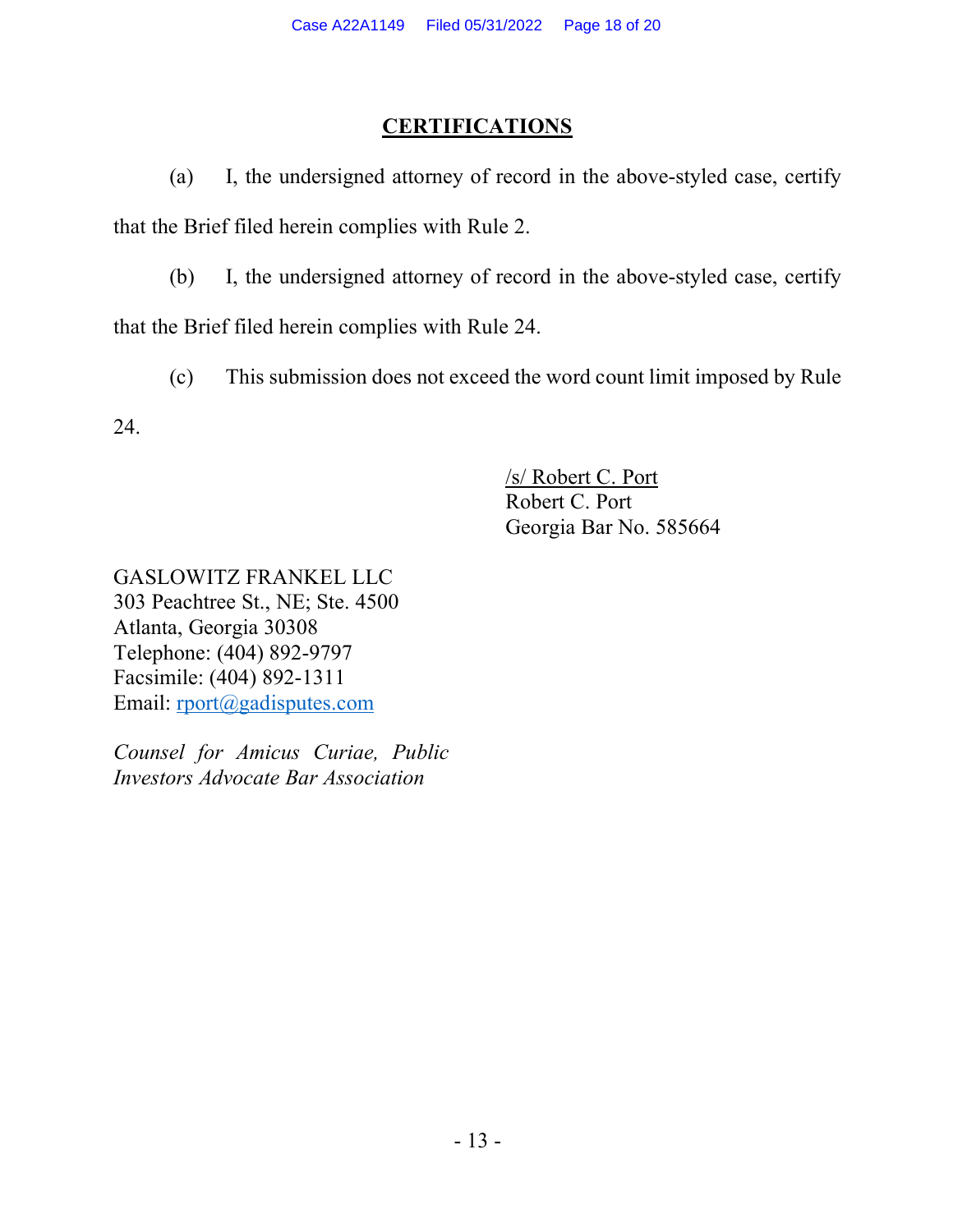## **CERTIFICATE OF SERVICE**

This is to certify that I have this 31st day of May, 2022, caused a copy of the

## foregoing **Brief of Amicus Curiae Public Investors Advocate Bar Association in**

**Support of Appellees** to be served on all counsel of record by the Court's eFAST

system and by mailing same in the United States mail, postage prepaid and properly

addressed as follows:

Hon. Harold David Melton harold.melton@troutman.com Keith J. Barnett, Esq. keith.barnett@troutman.com Kimberly D. Eason, Esq. kimberly.eason@troutman.com Troutman Pepper Hamilton Sanders, LLP 600 Peachtree Street, NE Suite 3000 Atlanta, GA 30308

Craig H. Kuglar, Esq. ck@kuglarlaw.com Law Office of Craig H. Kuglar, LLC 931 Monroe Drive, NE Suite A102-353 Atlanta, GA 30308

Jeffrey D. Horst, Esq. horst@khlawfirm.com Krevolin & Horst LLC 1201 W. Peachtree Street NW Suite 3250 Atlanta, GA 30309

# (REMAINDER OF PAGE LEFT INTENTIONALLY BLANK)